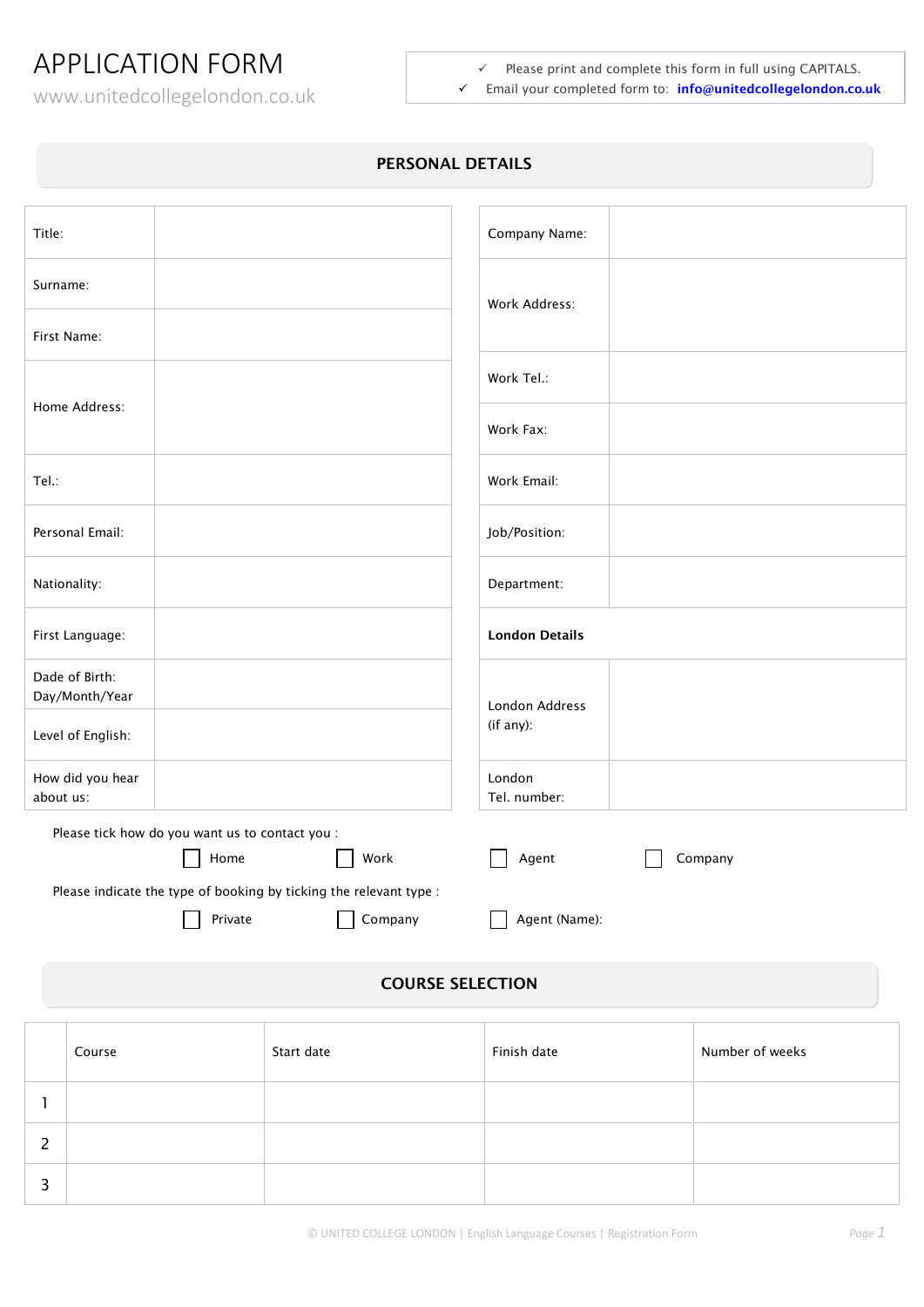Please indicate by ticking all the additional services you require :

Airport transfer *(Please fill in the details bellow)* **Insurance Accommodation** *(Please fill in the details bellow)* 

|  | ACCOMMODATION |
|--|---------------|
|  |               |

If you want us to arrange your accommodation you must inform us about your arrival time. If you do not do this we cannot guarantee that your host/accommodation provider will be there to meet you.

Please, indicate your preferred accommodation option by placing 1 (for your first preferred accommodation option) and 2 (for your second preferred accommodation option) :

| <b>Standard homestay</b><br>Premium homestay<br>(Shared bathroom)<br>(Private bathroom)<br>Bed and breakfast only: from £160/week<br>Bed and breakfast only: from £240/week<br>Bed, breakfast, dinner every day: from £200/week<br>Bed, breakfast, dinner every day: from £255/week<br>Bed, breakfast and occasional meals: from £160<br>Bed, breakfast and occasional meals: $£240 + £13$<br>+ £13 per meal<br>per meal<br>Your accommodation will be booked from the day before your course starts to the day after it finishes<br>Please answer the following questions with yes, no, not important :<br>Please give details of any allergies, strong dislikes (E.g. to animals) or special requests.<br>Many of our host families have a cat or dog. If you strongly object to pets let us now.<br>Hotels - Serviced Apartments - Halls of Residence<br>3 stars Hotel: from £60/day<br>4 stars Hotel: from £90/day<br>2 stars Hotel: from £48/day |  | <b>Homestay option</b> |                              |  |
|-------------------------------------------------------------------------------------------------------------------------------------------------------------------------------------------------------------------------------------------------------------------------------------------------------------------------------------------------------------------------------------------------------------------------------------------------------------------------------------------------------------------------------------------------------------------------------------------------------------------------------------------------------------------------------------------------------------------------------------------------------------------------------------------------------------------------------------------------------------------------------------------------------------------------------------------------------|--|------------------------|------------------------------|--|
|                                                                                                                                                                                                                                                                                                                                                                                                                                                                                                                                                                                                                                                                                                                                                                                                                                                                                                                                                       |  |                        |                              |  |
|                                                                                                                                                                                                                                                                                                                                                                                                                                                                                                                                                                                                                                                                                                                                                                                                                                                                                                                                                       |  |                        |                              |  |
|                                                                                                                                                                                                                                                                                                                                                                                                                                                                                                                                                                                                                                                                                                                                                                                                                                                                                                                                                       |  |                        |                              |  |
|                                                                                                                                                                                                                                                                                                                                                                                                                                                                                                                                                                                                                                                                                                                                                                                                                                                                                                                                                       |  |                        |                              |  |
|                                                                                                                                                                                                                                                                                                                                                                                                                                                                                                                                                                                                                                                                                                                                                                                                                                                                                                                                                       |  |                        |                              |  |
|                                                                                                                                                                                                                                                                                                                                                                                                                                                                                                                                                                                                                                                                                                                                                                                                                                                                                                                                                       |  |                        |                              |  |
|                                                                                                                                                                                                                                                                                                                                                                                                                                                                                                                                                                                                                                                                                                                                                                                                                                                                                                                                                       |  |                        |                              |  |
|                                                                                                                                                                                                                                                                                                                                                                                                                                                                                                                                                                                                                                                                                                                                                                                                                                                                                                                                                       |  |                        |                              |  |
|                                                                                                                                                                                                                                                                                                                                                                                                                                                                                                                                                                                                                                                                                                                                                                                                                                                                                                                                                       |  |                        |                              |  |
|                                                                                                                                                                                                                                                                                                                                                                                                                                                                                                                                                                                                                                                                                                                                                                                                                                                                                                                                                       |  |                        |                              |  |
|                                                                                                                                                                                                                                                                                                                                                                                                                                                                                                                                                                                                                                                                                                                                                                                                                                                                                                                                                       |  |                        |                              |  |
|                                                                                                                                                                                                                                                                                                                                                                                                                                                                                                                                                                                                                                                                                                                                                                                                                                                                                                                                                       |  |                        |                              |  |
| Serviced Apartment: from £560/week<br>Student Halls of Residence: from £350/week                                                                                                                                                                                                                                                                                                                                                                                                                                                                                                                                                                                                                                                                                                                                                                                                                                                                      |  |                        |                              |  |
| Check out date:                                                                                                                                                                                                                                                                                                                                                                                                                                                                                                                                                                                                                                                                                                                                                                                                                                                                                                                                       |  |                        | 5 stars Hotel: from £165/day |  |
| <b>AIRPORT TRANSFER</b>                                                                                                                                                                                                                                                                                                                                                                                                                                                                                                                                                                                                                                                                                                                                                                                                                                                                                                                               |  |                        |                              |  |
| Please indicate your preferred choice:                                                                                                                                                                                                                                                                                                                                                                                                                                                                                                                                                                                                                                                                                                                                                                                                                                                                                                                |  |                        |                              |  |
| Departure (drop off only): from £110<br>Arrival pick up: from £110                                                                                                                                                                                                                                                                                                                                                                                                                                                                                                                                                                                                                                                                                                                                                                                                                                                                                    |  |                        |                              |  |
|                                                                                                                                                                                                                                                                                                                                                                                                                                                                                                                                                                                                                                                                                                                                                                                                                                                                                                                                                       |  |                        |                              |  |
|                                                                                                                                                                                                                                                                                                                                                                                                                                                                                                                                                                                                                                                                                                                                                                                                                                                                                                                                                       |  |                        |                              |  |